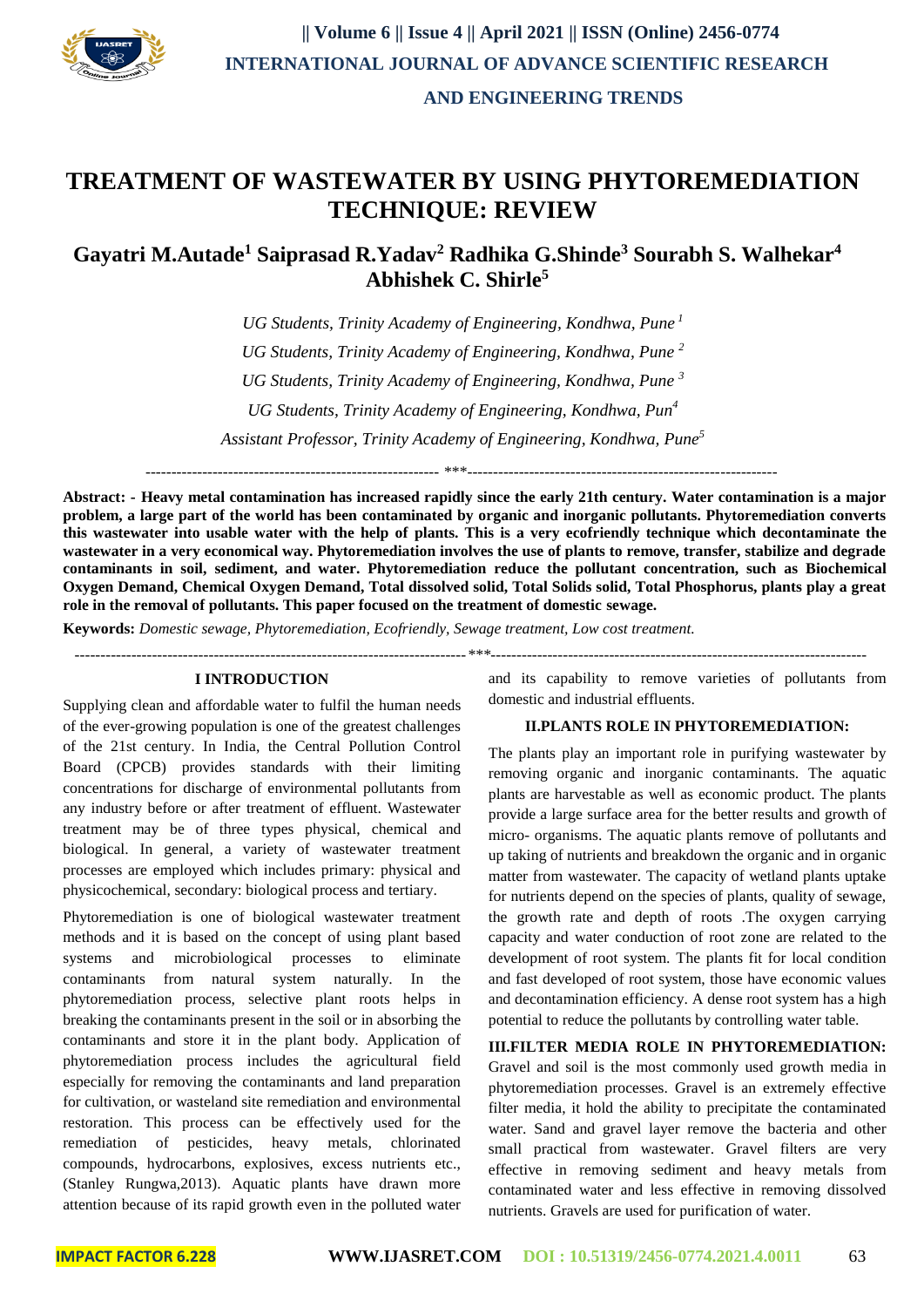

## **IV.MECHANISM OF PHYTOREMEDIATION:**

There are various forms of phytoremediation technology which are applicable in treatment of wastewater. Uptake mechanisms of plant help in remediating organic and inorganic contaminants from wastewater in Phytoremediation method. (Barceló and Poschenrieder2003).

**4.1 Phytoextration:** In this processes plants uptake the contaminants by the root and translocate it to the above parts of the plants by absorbing, concentrating and precipitating the pollutant from contaminated zone.

**4.2 Phytodegradation:** In this metabolic process breakdown the pollutants in the soil. Microorganisms consume nutrients from the organic substances.

**4.3 Phytovolatization:** Plants absorb pollutants from water as well as soil and then release or supply to the atmosphere in the form of vapour at low concentrations through the leaves.

**4.4 Rhizofiltration:** Removal of the pollutants in surface water by precipitation and adsorption using plant roots.





**4.5 Phytostabilization:** Plantsimmobilize orsolidify the pollutants in the water and soil through accumulation and absorption in plant.

**4.6 Phytotransformation:** The use of plant to the uptake and transformation ofcontaminant from soil. The plants release natural enzymes that cause fast chemical reaction to take place. Break down contaminated by metabolic processes.

**4.7 Hydrolic control:** To control the water table. Dense root large volume of water absorbs and reduces infiltration of precipitation.

#### **V.MATERIALS AND METHODS-**

Phytoremediation is a method which green plants use for cleaning up contaminated hazardous wastes sites. Phytoremediation has applied Ex-situ and In-Situ, continually and induces to clean up contaminated terrain of toxic metals. The following are the steps involved in the phytoremediation process .

1.Identification of area.

2.Chemical analysis of the soil before application of the phytoremediation.

3.Sowing the plant phytoaccumulators.

4.Usage of agricultural and technical measures and Inspection of vegetative development.

5.Picking and drying the plants.

6.Chemical analysis of the soil near the root after finished phytoremediation.

7.Chemical analysis of green leaves of plants.

8.Determination of co-efficient (Concentration factors) of plants.

### **VI.PROPER PLANT SELECTION:**

As a plant based technology, the success of phytoextraction is inherently dependent upon proper plant selection. Plants used for the phytoextraction must be fast growing and have the ability to accumulate large quantities of environmentally important metal contaminants in their shoot tissue (Blay lock et al. 1994).

Researches initially envisioned using hyper accumulators (Salt and Kramer, 2000) to clean metal polluted sites. At present, there are nearly 400 known hyper accumulators but majority are not appropriate for phytoextraction, because of their slow growth and small size. Several researches are screened fastgrowing, high-biomass-accumulating plants, including agronomic crops, for their ability to tolerate and accumulate metals in their shoots (Banuelus et al. 1997).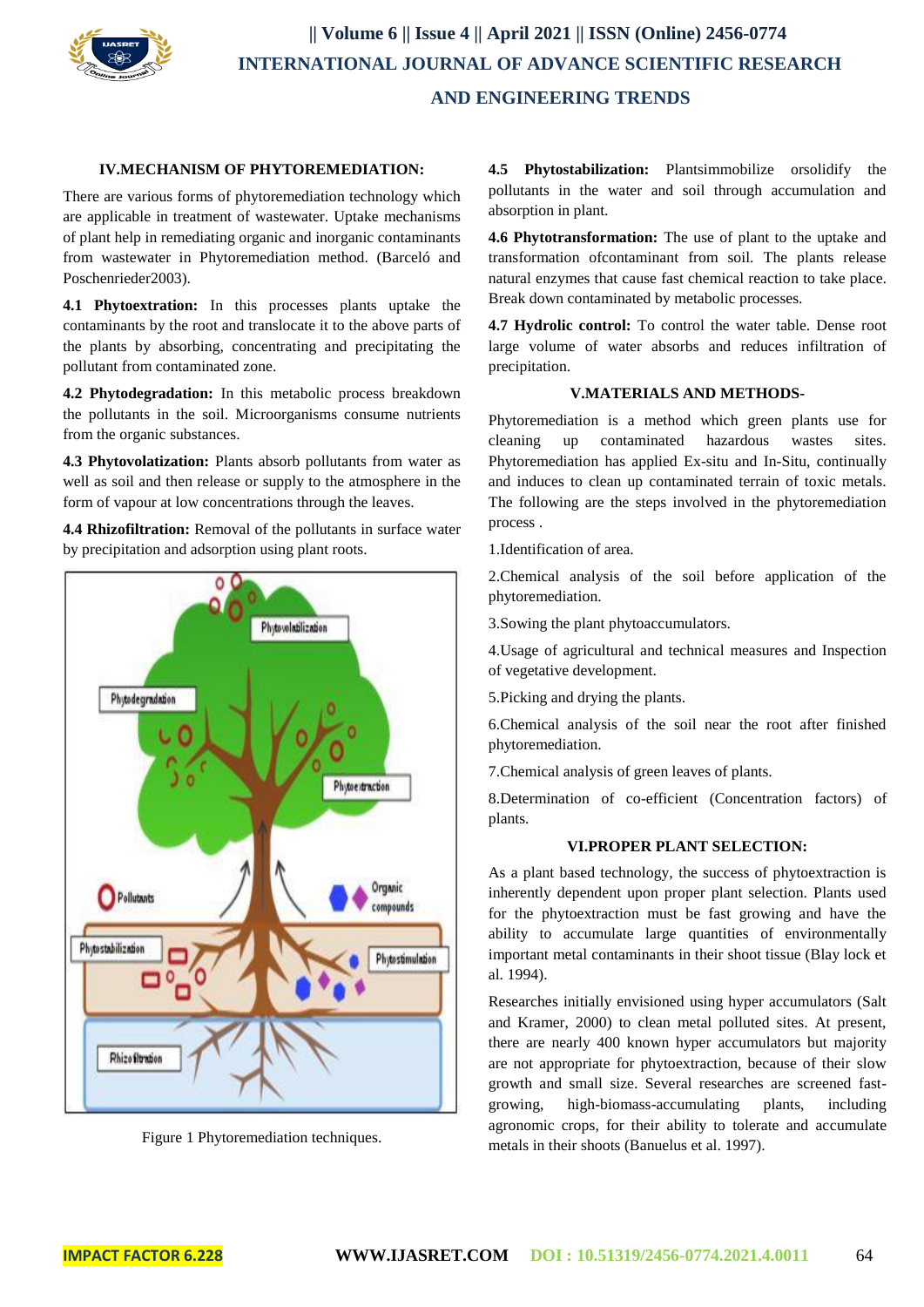

 **|| Volume 6 || Issue 4 || April 2021 || ISSN (Online) 2456-0774 INTERNATIONAL JOURNAL OF ADVANCE SCIENTIFIC RESEARCH AND ENGINEERING TRENDS** 

| <b>Process</b>      | Process goal                                                     | <b>Contaminants</b>                                | Media                                               | Selection criteria of plant<br>species                                                                                                                                                                                                                                                                                                                                                                                                                                                                                                                       |
|---------------------|------------------------------------------------------------------|----------------------------------------------------|-----------------------------------------------------|--------------------------------------------------------------------------------------------------------------------------------------------------------------------------------------------------------------------------------------------------------------------------------------------------------------------------------------------------------------------------------------------------------------------------------------------------------------------------------------------------------------------------------------------------------------|
| Phytoextraction     | Contaminant<br>extraction<br>and<br>capture                      | Organic<br>and<br>inorganic<br>pollutants          | - Soils;<br>- Sediments;<br>- Water;<br>- Sludges.  | high<br>Tolerance<br>to<br>concentrations metals;<br>- High metal<br>-accumulation capability;<br>- Rapid growth rate;<br>-Accumulation of trace elements<br>in the above ground parts;<br>- Easy to harvest; - Extended root<br>system for exploring large soil<br>volumes;<br>-High translocation factor;<br>-Easy<br>agricultural<br>management;<br>-Good adaptation to prevailing<br>environmental<br>and<br>climatic<br>conditions;<br>-Resistance to<br>pathogens and<br>pests;<br>-Rrepulse herbivores<br>to avoid<br>food<br>chain<br>contamination. |
| Phytostabilization  | Contaminant<br>containment                                       | Heavy metals;<br>Chlorinated<br>solvents           | - Soil;<br>- Sediments;<br>- Sludges.               | -The ability to develop extended<br>and abundant root systems;<br>ability<br>-The<br>to<br>keep<br>the<br>translocation of metals from roots<br>to shoots as low as possible;<br>-The capacity to retain<br>the<br>contaminants in the roots<br><sub>or</sub><br>rhizosphere<br>(excluder<br>mechanism)<br>limit<br>the<br>to<br>spreading through the food<br>chain.                                                                                                                                                                                        |
| Phytovolatilization | Contaminant<br>extraction from<br>media<br>and<br>release to air | Chlorinated<br>solvents;<br>Inorganic<br>compounds | -Grouwndwater<br>- Soil<br>- Sediments<br>- Sludges |                                                                                                                                                                                                                                                                                                                                                                                                                                                                                                                                                              |
| Rhizofiltration     | Contaminant<br>extraction<br>and<br>capture                      | Heavy metals;<br>Ogranic<br>compounds              | - Surface<br>Waters;<br>- Wastewaters.              | - Metal-resistant plants;<br>- High adsorption surface;<br>- Tolerance of Hypoxia;<br>-Terrestrial plants are preferred<br>because they have a fibrous and<br>much<br>longer<br>root<br>system,<br>increasing the<br>amount of root area.                                                                                                                                                                                                                                                                                                                    |

Table 1 Main characteristics of phytoremediation processes [11]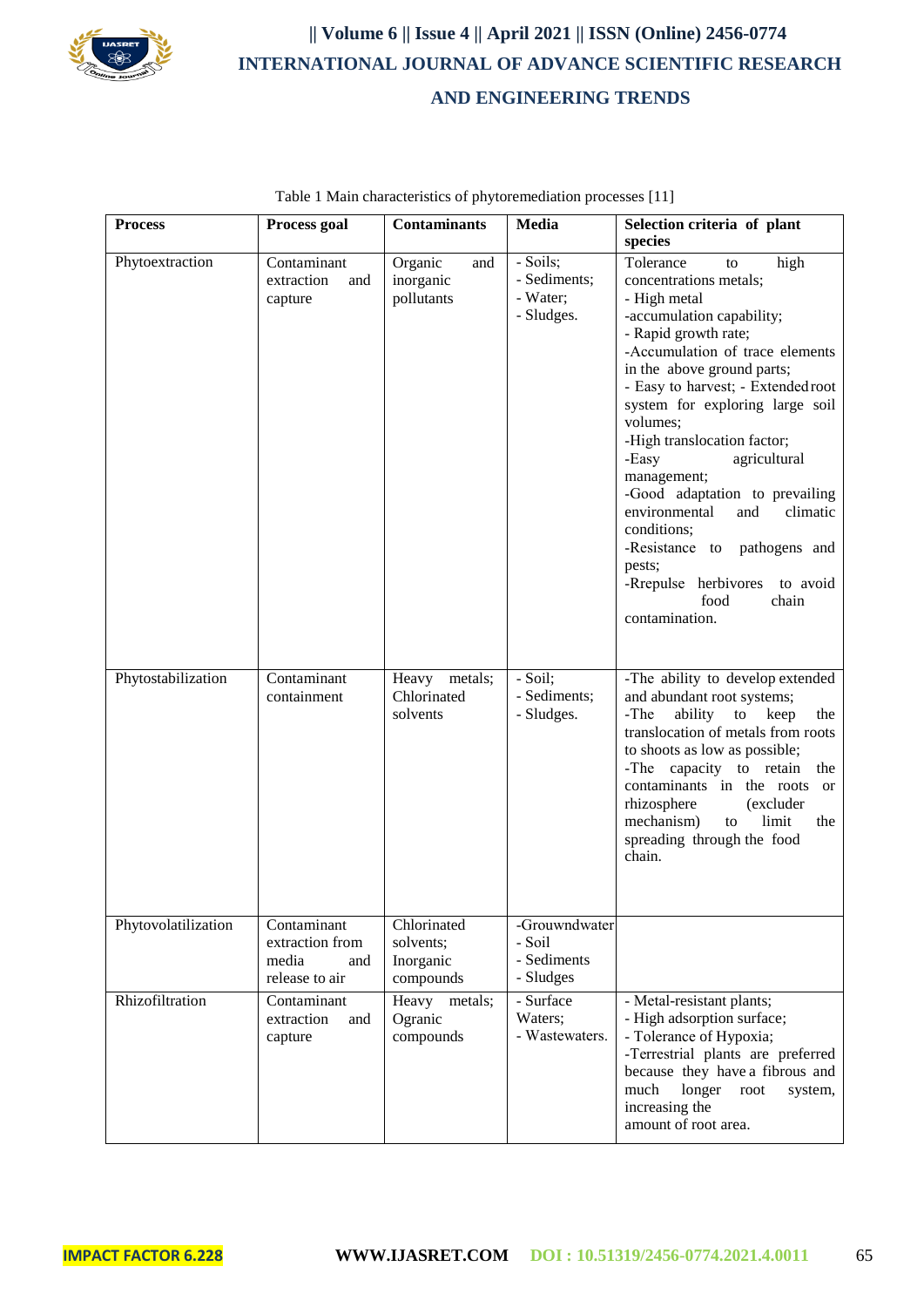

 **AND ENGINEERING TRENDS** 

### **VII.TYPES OF VEGETATION USED:**

Some of the plants used in phytoremediation are,

#### **•Sunflower:**

The sunflower(helianthus annuus) is an annual plant in the family asteraceae has thus been identified as one of the target species that has great potential as a Phytoextraction due the fact that it produces large amount of biomass, capable of hyper accumulating heavy metal in its harvestable parts (stems, leaves and roots) and it grows quickly. This study therefore investigated the ability of sunflower plant to phytoremediation soils of abandoned dump sites containments with heavy metal by determining the presence of pollutants in impacted soil, determining the presence of pollutants in plants tissues and determining the main plant part of pollutants accumulation.

#### **•Sugarcane:**

Heavy metal pollution is a world wide problem. Phytoremediation is an effective and low cost interesting technology. Sugarcane could be a promising candidate for phytoremediation on metal contaminated soils due to its high biomass, faster growth and moderate take up and accumulation of heavy metals such as Cu, Cd, Se, Pb, and Mn.as the followup processing of sugarcane, bagasse could adsorb heavy metal ions in aqueous solutions and some new directions for further such as plant microorganisms associations phytoremediation were also prospected.

#### **•Indian mustard:**

Brassicaceae species are rarely useful to accumulate certain metals while producing high quantities of biomass in the process. It removes three times more Cd than others, reduce 28% of Pb, upto 48% of Se, and it is effective against Zn, Hg and Cu as well. Phytoremediation of radiocesium-cotainments soil in the vicinity of Chernobyl in 80's as well.

•Heavy metals (Essential metals)-

#### **1.Copper (Cu):-**

Functions in plant are

- $\triangleright$  Constituent of enzymes.
- $\triangleright$  Role in photosynthesis and several physiological processes.
- $\triangleright$  Involved in reproductive and in determining yield and quality in crops (disease resistance)
- $\triangleright$  Effects on plant-
- Disruption of photosynthesis, plant growth and reproductive processes.
- $\triangleright$  Decreases thylakoid surface area.

#### **2.Nickel (Ni):-**

Functions in plant are

- $\triangleright$  Constituent of enzymes
- Activation of urease Effects on plant-

Reduction of:

- $\triangleright$  oseed germination
- $\triangleright$  oprotein production
- $\triangleright$  ochlorophyll and enzyme production
- $\triangleright$  oaccumulation of dry mass

3.Zinc (Zn):-

Functions in plant are

- $\triangleright$  Constituent of cell membranes
- $\triangleright$  Component of a variety of enzymes
- $\triangleright$  DNA transcription
- $\triangleright$  Involved in reproductive phase and in determining yield and quality of crops
- $\triangleright$  Resistance against biotic and abiotic stress
- Equine nodulation and nitrogen fixation Effects on plant-
- $\triangleright$  Reduces nickel toxicity and seed germination

•Heavy metals (Nonessential metals)-

1.Cadmium (Cd):-

Effects on plant-

- Decreases seed germination, lipid content and plant growth
- $\triangleright$  Disturb enzyme activities
- $\triangleright$  Inhibit the DNA-mediated transformation in microorganisms
- $\triangleright$  Interfere in the symbiosis between microbes and plants
- $\triangleright$  Increase plant predisposition to fungal invasion

2.Chromium (Cr):-

Effects on plant-

- $\triangleright$  Causes decrease in enzyme activity and plant growth
- $\triangleright$  Produces membrane damage, chlorosis and root damage.
- 3.Lead (Pb):- 0
	- $\triangleright$  Reduces chlorophyll, chlorosis, necrosis;
	- $\triangleright$  Inhibit root and shoot growth
	- $\triangleright$  Less biomass production
	- $\triangleright$  affecting seed germination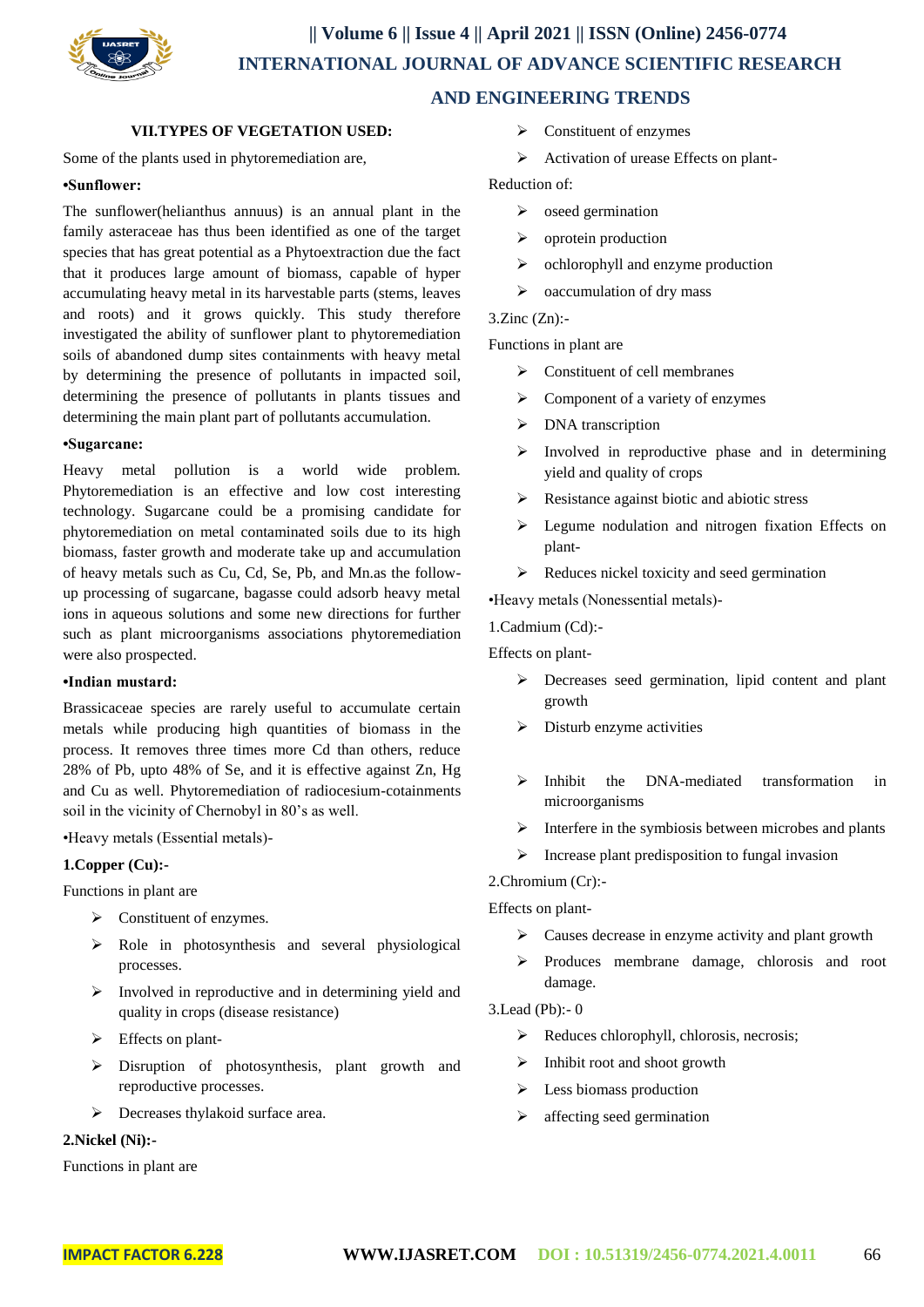

## **|| Volume 6 || Issue 4 || April 2021 || ISSN (Online) 2456-0774 INTERNATIONAL JOURNAL OF ADVANCE SCIENTIFIC RESEARCH AND ENGINEERING TRENDS**

## **VIII RESULT:**

From above mention literature paper we concluded that phytoremediation is a plant based eco-friendly and sustainable technology which treat sewage water by using plant species. Phytoremediation is one of the effective method for the removal of pollutants from water and soil. Phytoremediation consist of media beds, plants, micro-organisms which is mainly depends on physical , chemical & biological activity to the contaminats. Functions and effects of heavy metals on plant growth are explained below [12]-

| Table 2 Phytoaccumulation efficiency of different plant species against heavy metals [12] |  |  |
|-------------------------------------------------------------------------------------------|--|--|
|                                                                                           |  |  |

| <b>Plant species</b>           | <b>Metal</b><br>(s) | <b>Metal</b><br>accumulation<br>(mg/kg) | Metal-<br>accumulated<br>part of plant | <b>Duration</b><br>of<br>treatment | Concentration<br>of metal  | metal<br><b>Medium</b>      | Reference                               |
|--------------------------------|---------------------|-----------------------------------------|----------------------------------------|------------------------------------|----------------------------|-----------------------------|-----------------------------------------|
| Horedeum<br>vulgare            | As                  | 126 469                                 | Shoots,<br>Roots                       | $\overline{a}$                     |                            | Soil                        | Mains<br>et<br>al.<br>(2006a, b)        |
| Solanum<br>photeincarpum       | Cd                  | 544,132                                 | Roots, stem                            | 60 day s                           | 100 mg k $g^{-1}$          | Soil                        | Zhang<br>et al.<br>(2011)               |
| Euphorbia<br>cheiradenia       | Zn                  | 1873                                    | Shoots                                 | Fully<br>ripe<br>plants            | 2400 ppm                   | Soil<br>of<br>waste<br>pool | Chehregani<br>and<br>Malayeri<br>(2007) |
| H. hirta                       | Pb,<br>Zn,<br>Cu    | 150                                     | Roots,<br>shoots                       | ÷,                                 |                            | Soil                        | Conesa<br>et al.<br>(2007)              |
| Z. fabago                      | Pb                  | 750                                     | Shoots                                 | ÷                                  | $\overline{a}$             | Soil                        | Conesa et al.<br>(2007)                 |
| Thlaspi<br>caerulescens        | Cd                  | 263                                     | Shoots                                 | 391 days                           | 19 mg/kg                   | Soil                        | Lombi<br>et al.<br>(2001)               |
| Sedum alfredii                 | Zn                  | 13,799                                  | Leaves                                 | 8 days                             | $1000 \mu M$               | Soil                        | Jin<br>et al.<br>(2009)                 |
| B. juncea                      | Cd                  | 12.4                                    | $\blacksquare$                         | ÷                                  | $\overline{\phantom{0}}$   | Soil                        | Bolan<br>et al.<br>(2003)               |
| Corrigiola<br>telephiifolia    | As                  | 2110                                    | Above-<br>ground<br>plant<br>plants    |                                    | $3-104$ µg g <sup>-1</sup> | Soil<br>(mine)              | García-<br>Salgado et al.<br>(2012)     |
| Alyssum<br>heldreichii         | Ni                  | 1441                                    | Above-ground<br>plant<br>plants        | $\blacksquare$                     | $2000 -$<br>3000 mg/kg     | Soil                        | Bani<br>et al.<br>(2010)                |
| Schima<br>superba              | Mn                  | 62,412.3                                | Stem                                   | 90 days                            | $150$ mmol $L^{-1}$        | Quartz                      | Yang<br>et al.<br>(2008)                |
| Arabis<br>Paniculata<br>Franch | Pb                  | 33,900                                  | Roots                                  | 4 months                           | 386 μM                     | Water                       | Tang<br>et al.<br>(2009)                |
| Lolium<br>italicum             | Pb                  | 218<br>7232                             | Shoot, Root                            | $\overline{\phantom{0}}$           | $\overline{a}$             | Soil                        | Rizzi<br>et al.<br>(2004)               |
| Alyssum                        | Ni                  | 1180                                    | Leaves                                 | $\overline{\phantom{0}}$           | $1070 -$                   | Soil                        | Bani<br>et al.                          |